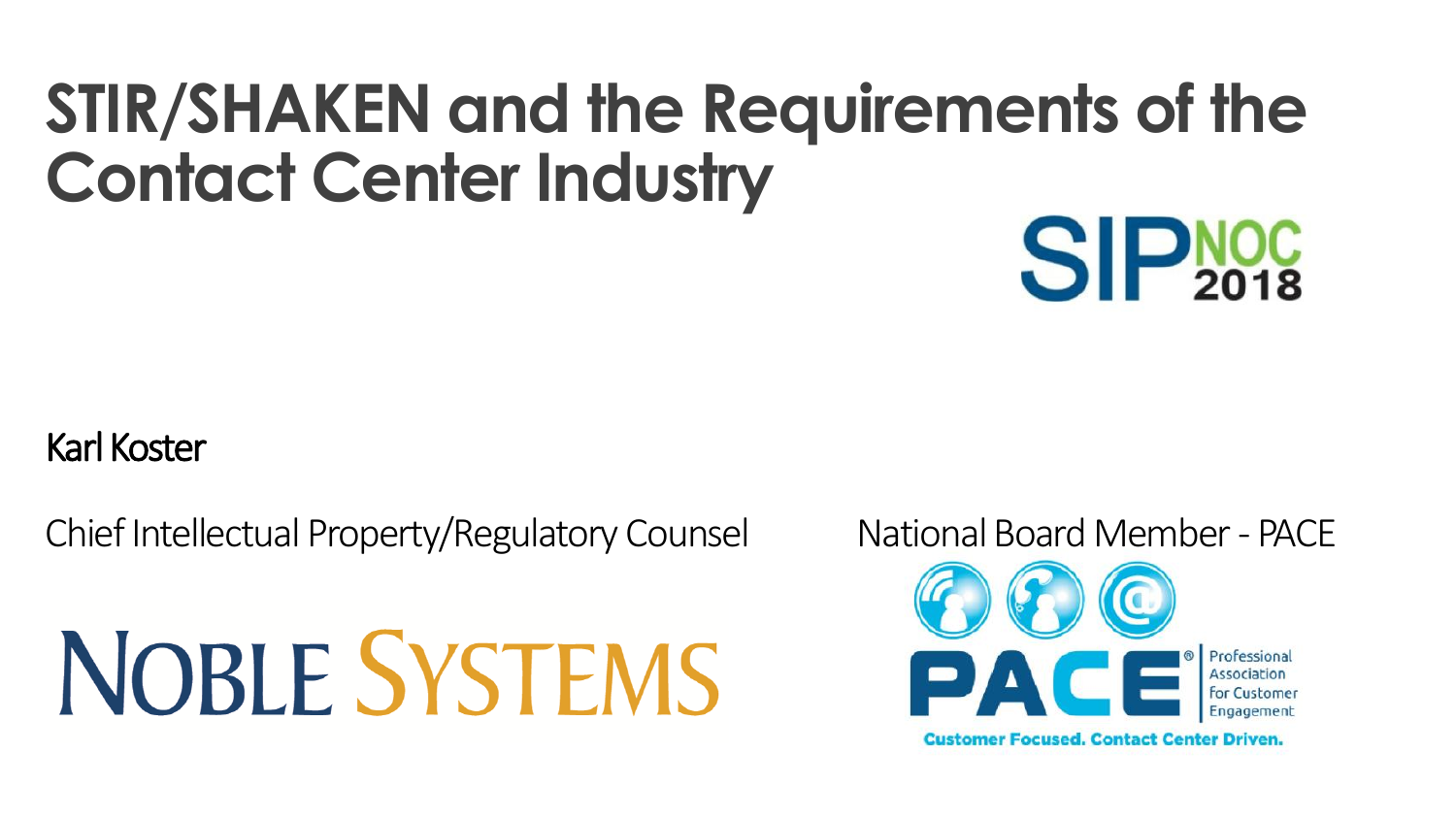

#### **Benefits:**

- **Networking**
- **SRO Auditing**
- **Advocacy**
- **Education**
- **Compliance Training/ Certification**

2018



#### **Types of Contact Center Operators:**

- **Business Process Outsourcers ("BPO")**
- **Media Companies**
- **Debt Servicers**
- **Financial Institutions**
- **Fractional Vacation Ownership**
- **Healthcare**
- **Telecom**
- **Insurance**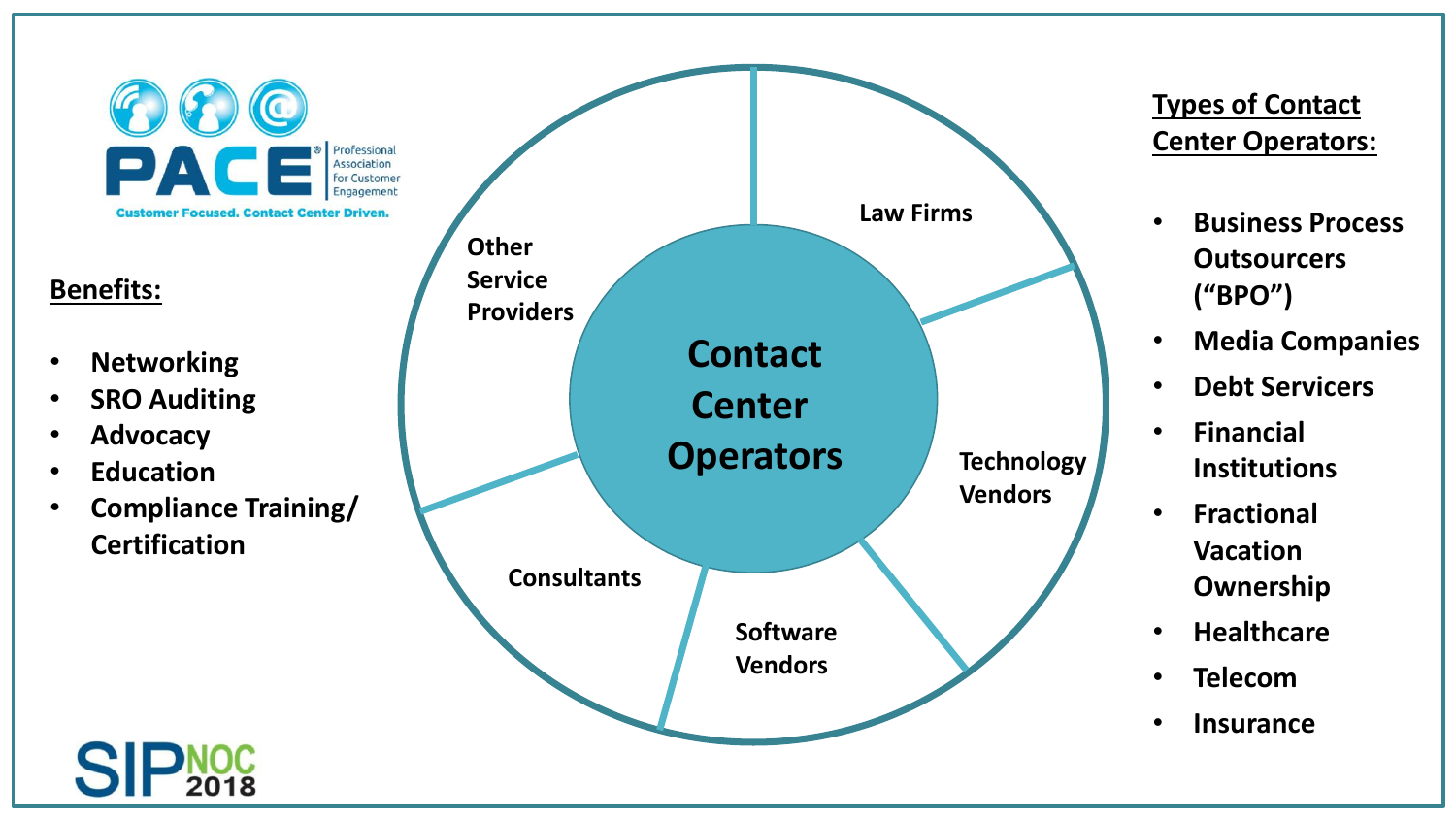#### **Contact Center Operators**

- **Diverse Characteristics**
- **Highly Human Intensive**
- **High Call Volumes**
- **Many Short Duration Calls**
- **High Percentage of No Right Party Contacts**
- **Pre-recorded Messages May be Played**
- **Spoofed Numbers**

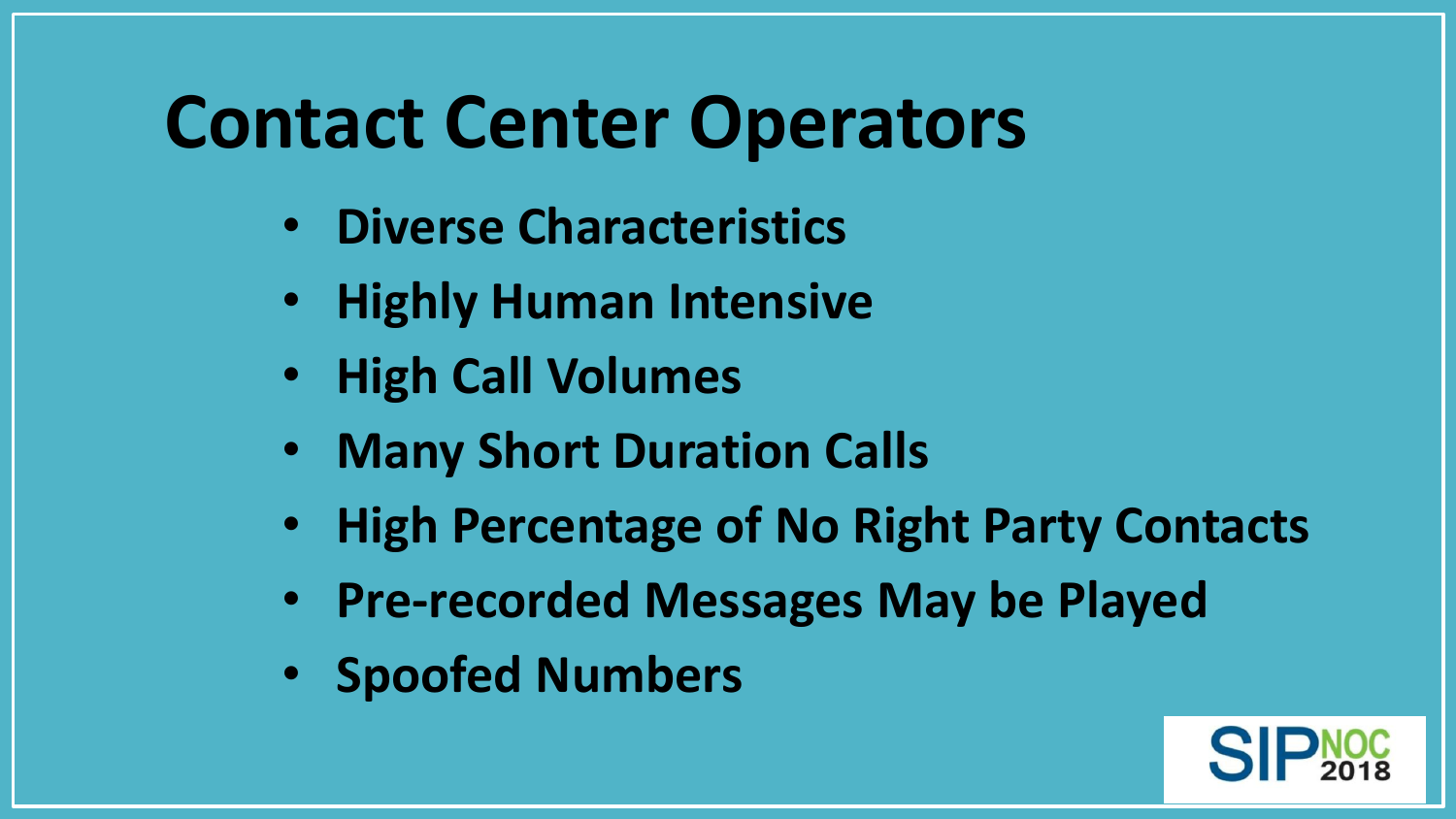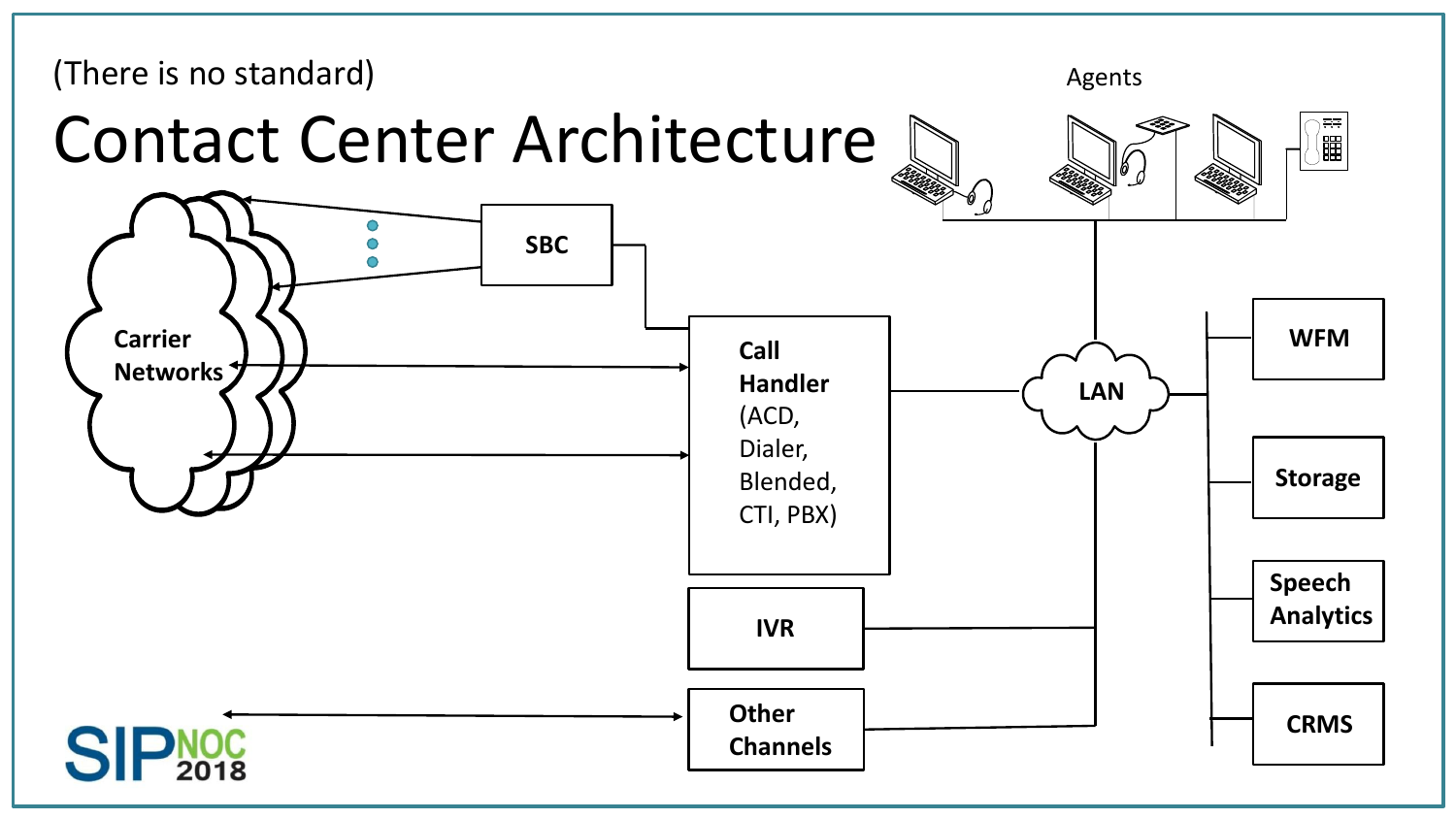#### **Pressures on Contact Center Operators**

- **Agent Efficiencies**
	- **-Hourly/loaded salary**
	- **-Turnover/training**
- **Compliance with Regulations**
- **Litigation – TCPA, FDCPA, state laws, etc.**
- **Competitive landscape**
- **Robocall Processing**

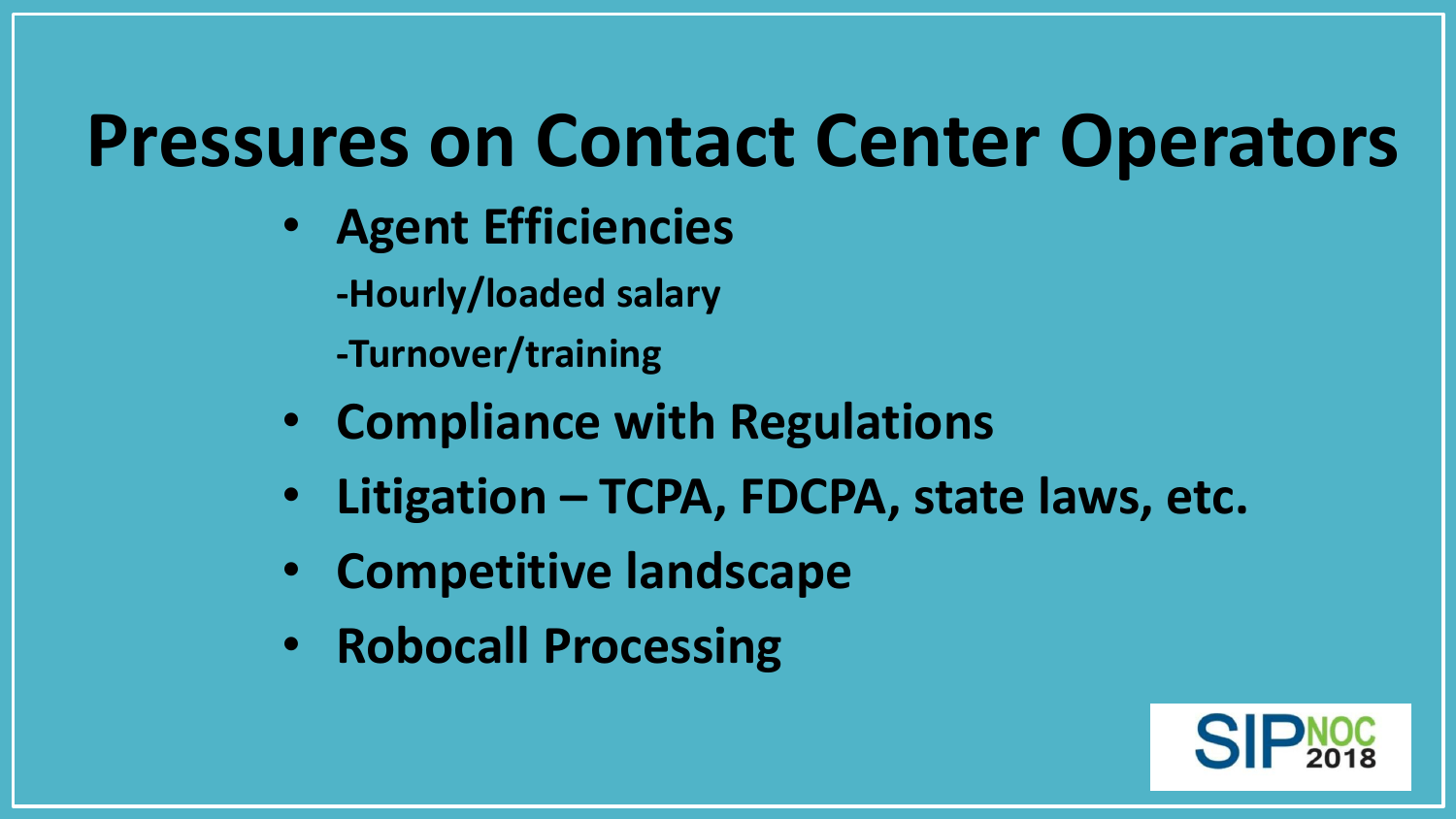### **Robocall Processing**

**FCC's 2015 Order:**

- **Authorizing Any Carrier to Blocking:**
	- **Invalid, Unassigned, Unallocated, and Unauthorized Numbers**
- **Also Authorized Terminating Carriers to Block Types of Calls**
	- **Gave rise to carrier based analytics blocking**
	- **Supplemented growing mobile-based robocall applications**
	- **Supplemented call labeling**

**Arguably, the FCC Authorized this type of blocking before fully understanding Its impacts.**

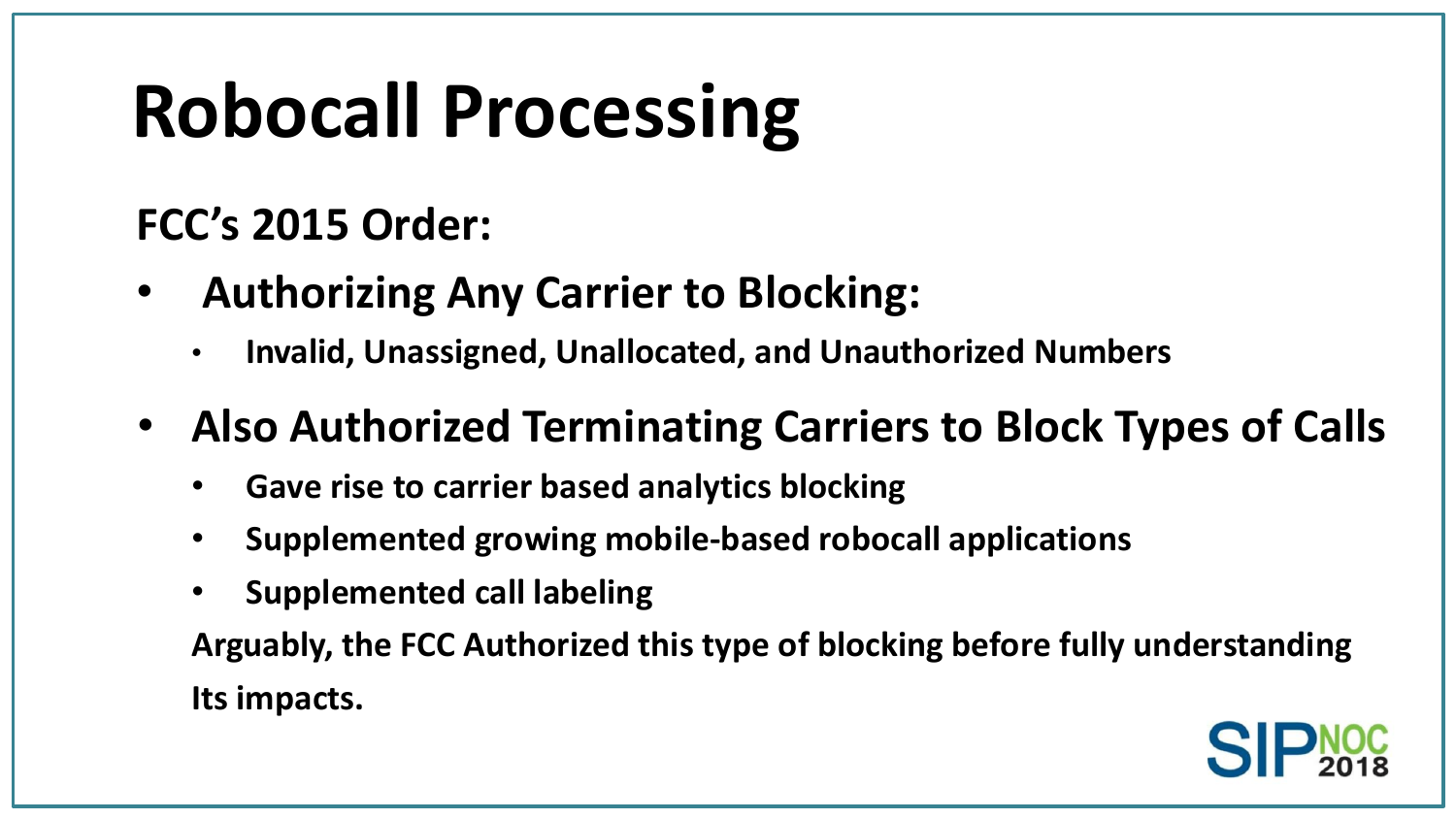#### **Call Blocking Concerns**

- **Mistakes will be made in blocking/labeling calls**
	- **How to know when errors occur?**
	- **How to check for errors?**
	- **How to correct?**
- **"FAKE Busy"**
	- **Blocked Calls are provided busy treatment**
	- **Lack of transparency to call originator**
	- **Desire a specific Call Rejection Cause Code/Intercept treatment**

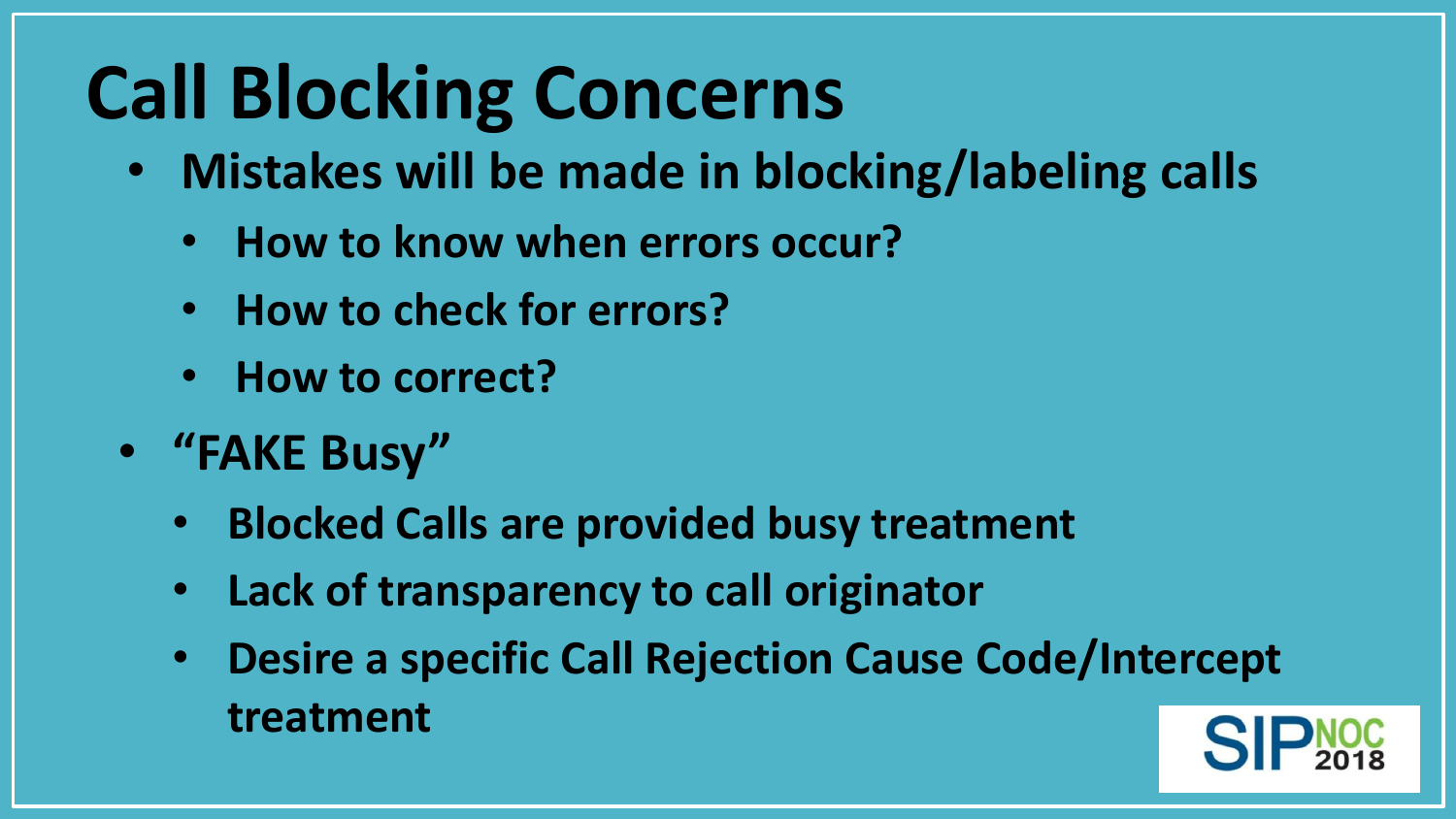### **SHAKEN/STIR Concerns**

- **Remember - Not all spoofing is illegal!**
- **Spoofing is Frequently used by Contact Centers**
	- **Example – service utilized by doctors/hospitals to call patients for appointment reminders**
- **Contact Centers May Use a Lot of Calling Party Numbers**
	- **Numbers may have to be allocated or changed quickly**
	- **Calls may originate on one of several carriers, selected in real-time**
	- **Concern of anti-competitive carrier behavior**
	- **Concern over "partial attestation" indication**
	- **Concern over how spoofed numbers will be classified**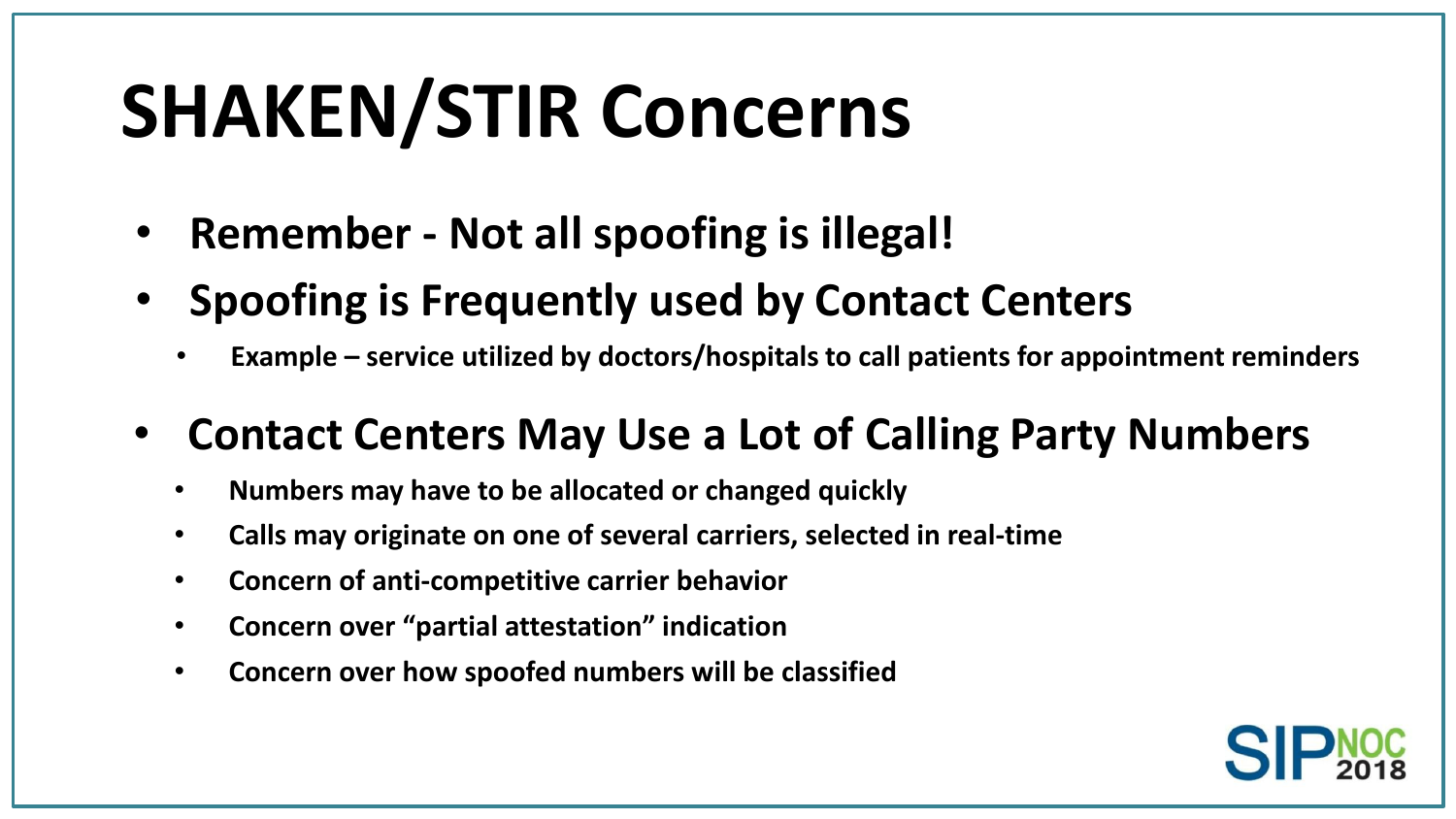## **SHAKEN/STIR Concerns (cont.)**

- **Mistakes are expected to occur in the authentication process**
	- **How are these detected, reported, checked, and corrected?**
	- **Various error conditions are defined in SHAKEN/STIR framework, but do they extend beyond the carrier to the customer?**
	- **Checking and requesting corrective actions involve interactions between the Carrier and Contact Center… which appears to be outside the scope of SHAKEN/STIR framework.**

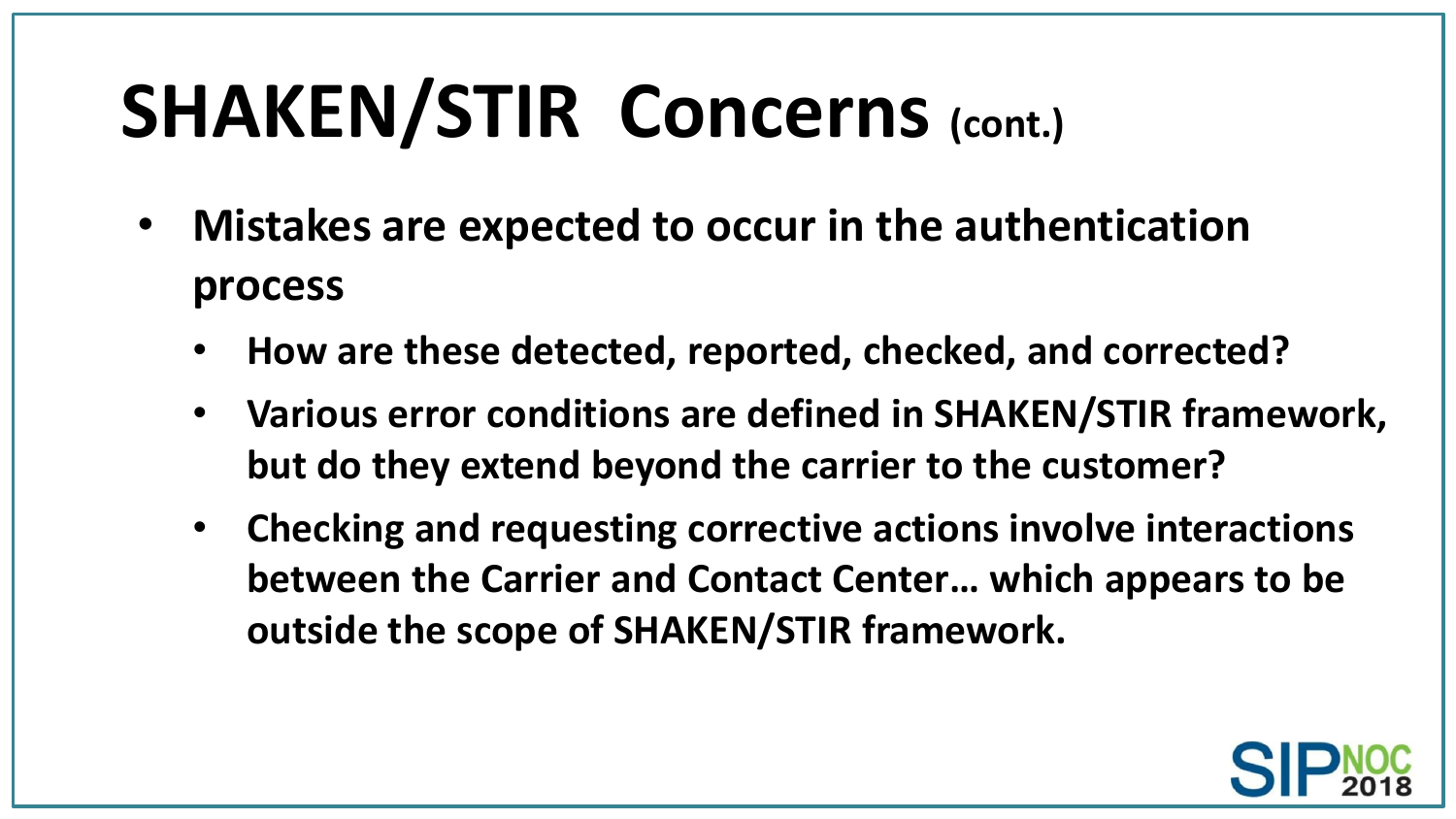## **SHAKEN/STIR Concerns (cont.)**

- **How will authorized spoofing be authenticated?**
	- **"Partial Authentication" is not a preferable attestation indication for Contact Centers**
- **Proof-of-Possession Framework**
	- **Where does this stand?**
	- **Gap between standards and actual deployment**
	- **PACE can be a source for input as to the needs of Contact Center Operators**